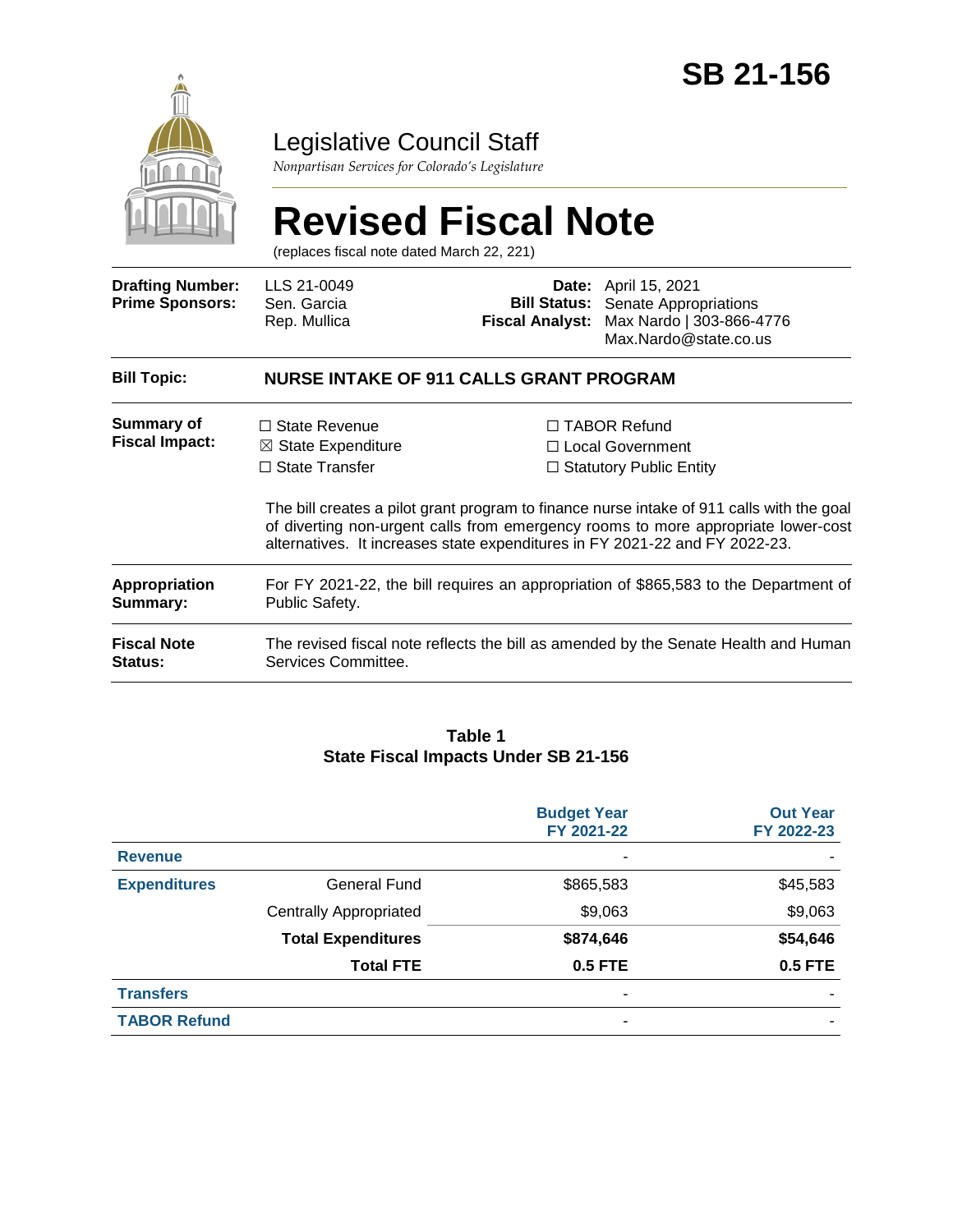#### **Summary of Legislation**

The bill creates a pilot grant program to finance nurse intake of 911 calls with the goal of diverting non-urgent calls from emergency rooms to more appropriate and lower-cost alternatives.

**Grant program.** By January 1, 2022, the Department of Public Safety (DPS) must begin to implement the grant program. Grants will be awarded to public safety answering points that will operate a program for nurse intake of 911 calls or enter into contracts with nurses who are trained to provide this service. Four total grants will be awarded: one to a recipient operating in a county with a population exceeding 60,000, and three to recipients operating in counties with populations below that threshold. Prior to entering into a contract, a recipient must consult with their jurisdiction's medical director and fire chief, and seek input from community stakeholders.

Grant recipients must report on program results to the DPS, which must include the volume and disposition of calls taken by a nurse, patient satisfaction scores, and cost savings to the state's health care system. The department must evaluate the need for continued funding of the program, then report to the General Assembly and publish a report on its website by June 1, 2023.

**Technical support.** The following five entities are required to provide technical support to grant recipients implementing the pilot program: (1) the Division of Homeland Security and Emergency Management in the DPS; (2) the Public Utilities Commission, (3) the State Board of Nursing, (4) the Colorado 911 Resource Center, and (5) the state chapter of National Emergency Number Association.

#### **State Expenditures**

The bill increases General Fund expenditures in the Department of Public Safety by \$874,646 and 0.5 FTE in FY 2021-22 and \$54,646 and 0.5 FTE in FY 2022-23, after which the program is repealed. These costs are shown in Table 2 and described below.

|                                           |                   | FY 2021-22 | FY 2022-23 |  |
|-------------------------------------------|-------------------|------------|------------|--|
| <b>Department of Public Safety</b>        |                   |            |            |  |
| <b>Personal Services</b>                  |                   | \$44,908   | \$44,908   |  |
| <b>Operating Expenses</b>                 |                   | \$675      | \$675      |  |
| Grants                                    |                   | \$820,000  |            |  |
| Centrally Appropriated Costs <sup>1</sup> |                   | \$9,063    | \$9,063    |  |
|                                           | <b>Total Cost</b> | \$874,646  | \$54,646   |  |
|                                           | <b>Total FTE</b>  | $0.5$ FTE  | $0.5$ FTE  |  |

#### **Table 2 Expenditures Under SB 21-156**

<sup>1</sup> *Centrally appropriated costs are not included in the bill's appropriation.*